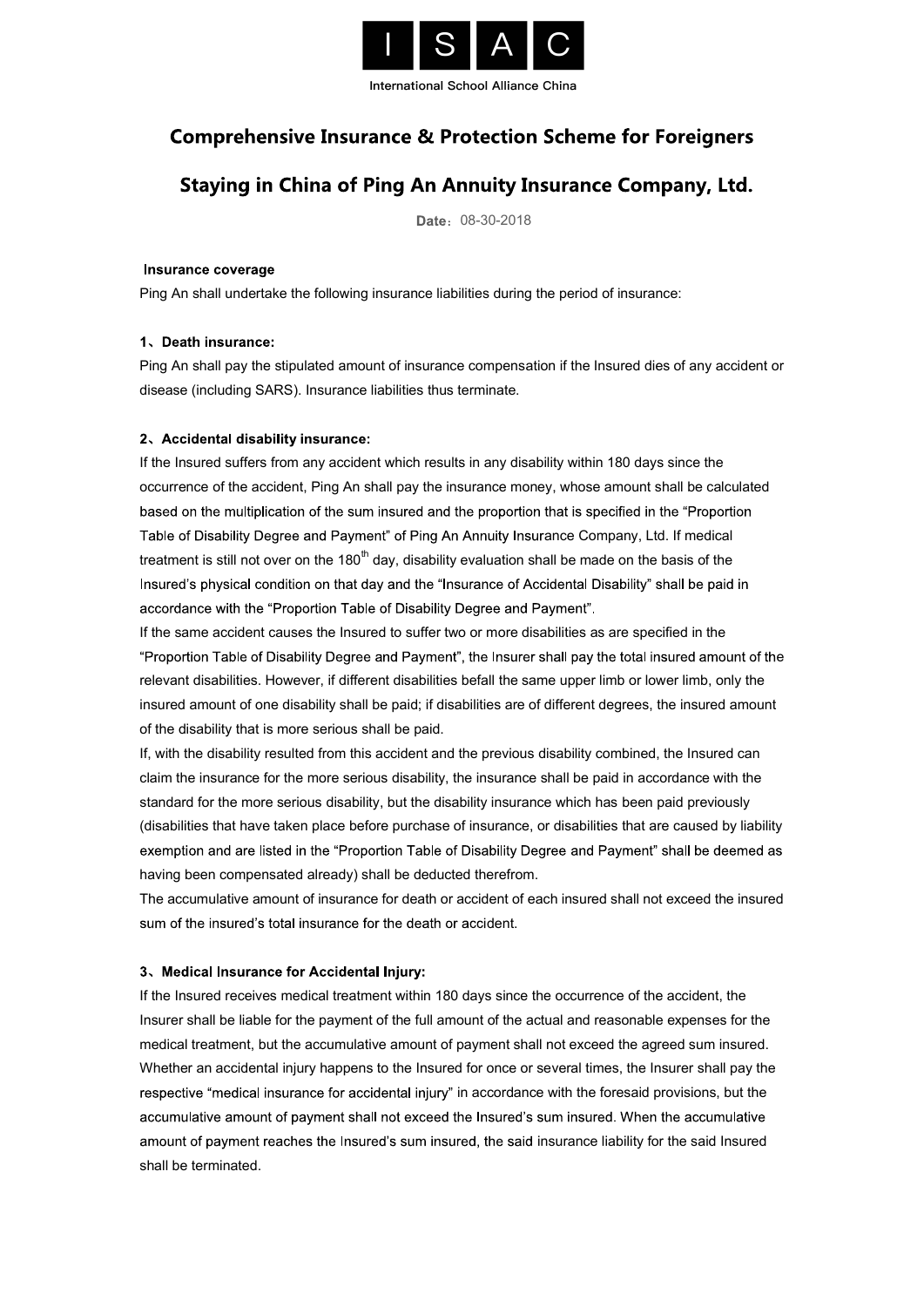#### 4. Outpatient and Emergency Medical Insurance:

If the Insured receive outpatient or emergency medical treatment because of illness and incur actual and reasonable expenses for medical treatment, Ping An shall be liable for 85% of the payment that is beyond accumulative RMB650 Yuan within the same period of insurance, limited to RMB600 Yuan per day and an accumulative amount of RMB20000 Yuan. The insurance liability shall be terminated once the accumulative amount of payment reaches the sum insured.

The fees of general outpatient treatment, emergency treatment, outpatient surgery, hospitalization for observation, emergency rescue, isolation due to infectious diseases that is certified by the public hospital or department of public health and epidemic prevention, and outpatient and emergency treatment before and after hospitalization that arise from the same cause of disease are also deemed as hospitalization and emergency treatment

According to requirements of relevant policies:

Medication duration: 3-day medication of acute disease, 3-day medication of chronic disease, 30-day long-term medication of chronic disease such as hypertension, diabetes, etc.

Times of treatment: limited to fees from at most 3 different hospital departments per day; fees exceeding the limit shall be self-paid.

#### 5、Hospitalization and Medical Insurance:

If diagnosis confirms that the Insured must be hospitalized for treatment because of the accident or the illness (including SARS) that befalls him/her after the insurance policy comes into force, Ping An shall be liable for the full payment of the "hospitalization and medical insurance" with regard to the actual and reasonable expenses for medical treatment, including fees for nursing (limited to RMB100 Yuan per day for accumulative 30 days), medical record, heating, air-conditioning, bed (limited to RMB300 Yuan per day), examination, special examination and treatment, operation, medicine, treatment, laboratory test, radiation, etc.

Whether the Insured is hospitalized for once or several times, the Insurer shall pay the costs of hospitalization within the prescribed limit, but the insurance liability shall be terminated once the accumulative amount of payment reaches the sum insured.

If the Insured suffers from a major disease or a chronic disease before the purchase of this insurance, the Insurer shall not bear the liability of payment.

Note:<br>1) Medical organizations which are involved in all the foregoing medical liabilities are limited to the public hospitals established within the border of the Chinese mainland; the medical expenses incurred in sub-branch of public hospitals, ward area for foreigners, ward area for special treatment and needs, ward for special treatment and needs, ward for high-ranking officials, or similar ward area or ward shall be excluded from the insurance.

2) Medical treatment expenses generated by all the foregoing medical liabilities are limited to the items and expenses that can be reimbursed in accordance with the local regulations of social basic medical insurance, the self-paid or partly self-paid items and expenses cannot be reimbursed.

3) The first 30 days of the first application for insurance or non-continuous coverage is waiting period (observation period). Where the issued is hospitalized during the waiting period, the Issuer bears no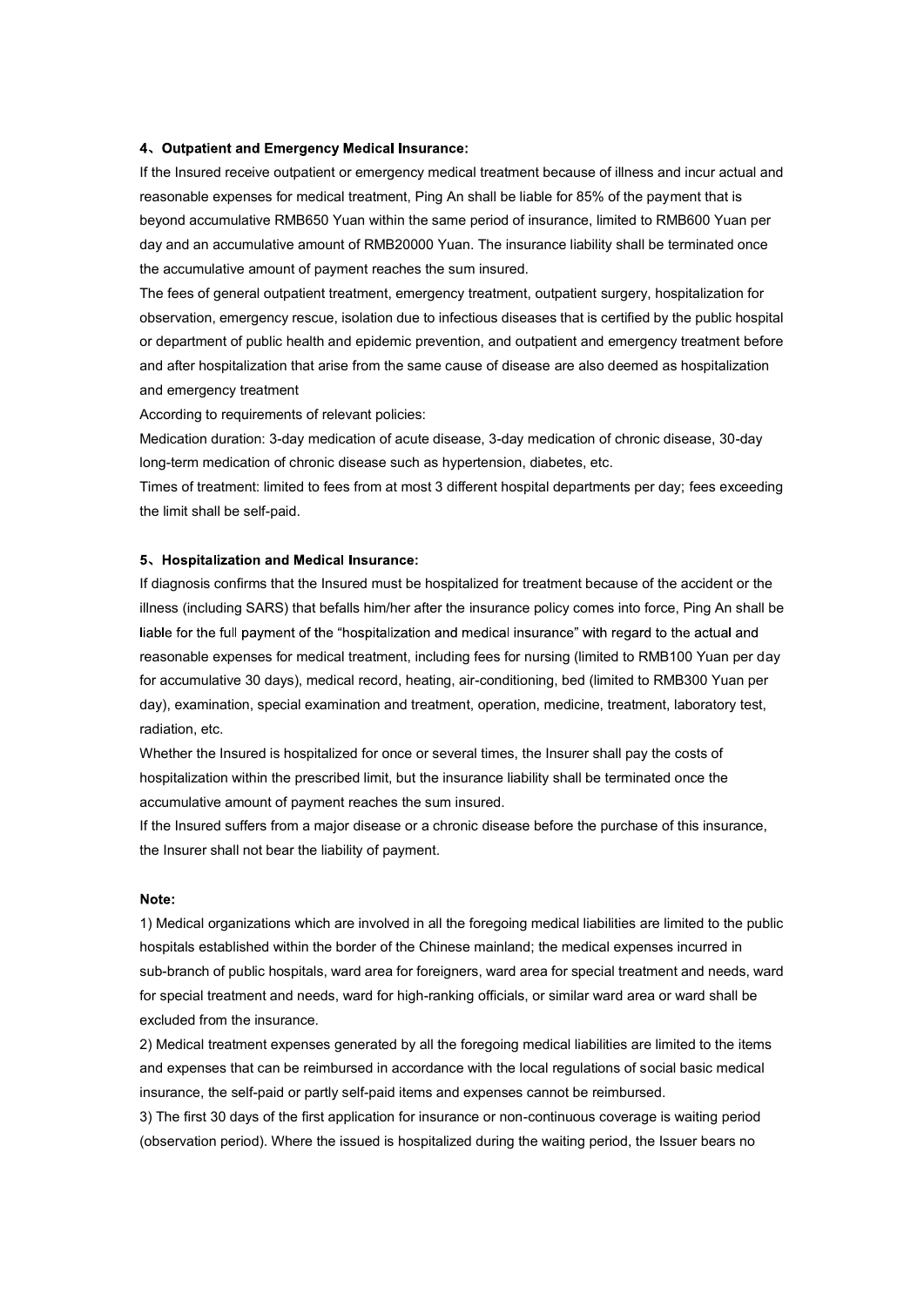liability. The treatment for continuous insured or the Insured suffered from an accident is not subject to any waiting period.

4) If any third party has partially or fully paid any above-mentioned medical treatment fees, Ping An shall be liable only for the rest amount of reasonable fees that are in accordance with the payment scope of the local social medical insurance. But the fees for nursing, bed and other fees within the insurance coverage are also limited. If the third party has a specified proportion for payment, then Ping An shall be liable only for the payment within its proportion deducting the already paid amount. If the third party has no specified proportion for payment, then Ping An shall be liable for the rest, not exceeding the insured sum, of the limited amount in accordance with the regulations of the local social medical insurance and with a deduction of the standard amount of this item.

#### **Liability Exemption**

#### A. Liability Exemption for Death and Disability

Ping An shall be exempted from the insurance liabilities for death and disability caused by any of the following circumstances on the part of the Insured:

1. Deliberate killing or injury conducted by the policy-holder or beneficiary to the Insured;

2. Deliberate self-harm, intentional crime, resistance to criminal compulsory measures taken according to law, suicide or arrest resistance on the part of the Insured;

3. Fighting, drunkenness and active taking, sucking or injection of drugs on the part of the Insured;

4. Driving under the influence, driving without a legal and valid driving license or driving a motor vehicle without a valid driving license on the part of the Insured;

5. War, military conflict, riot or armed rebellion;

6. Nuclear explosion, nuclear radiation or nuclear pollution;

7. Pregnancy, miscarriage or delivery on the part of the Insured;

8. Medical accident occurring to the Insured because of cosmetic surgery or other surgical operations;

9. Taking of medicine (excluding OTC medicine taken according to instructions) without permission of doctor on the part of the Insured;

10. During the period when the Insured suffers from AIDS or is infected with AIDS virus (HIV-positive);

11. Sports and athletic activities of high risk only professionals participate.(The Insured engages in high risk activities such as diving, parachuting, paragliding, roller skating, skiing, skating, bungee jumping, rock climbing, wrestling, judo, taekwondo, martial art, karate, fencing, etc.

12. The Issued passes away outside the mainland China.

13. Providing false insurance information, or international experts and teachers taking out an insurance policy as a student

14. Accidents occurring after the expiration of the last insurance duration and before the start of the next insurance duration with failure to renew the insurance by rule of the Insured part.

If the Insured is caused dead in any of the foregoing circumstances, Ping An shall terminate the insurance liability of the Insured.

# B. Liability Exemption for Medical Liability (Medical Treatment of Accidental Injury, Outpatient,<br>Emergency and Hospitalization)<br>Ping An shall be exempted from the insurance liabilities for medical expenses caused by any o

following circumstances on the part of the Insured: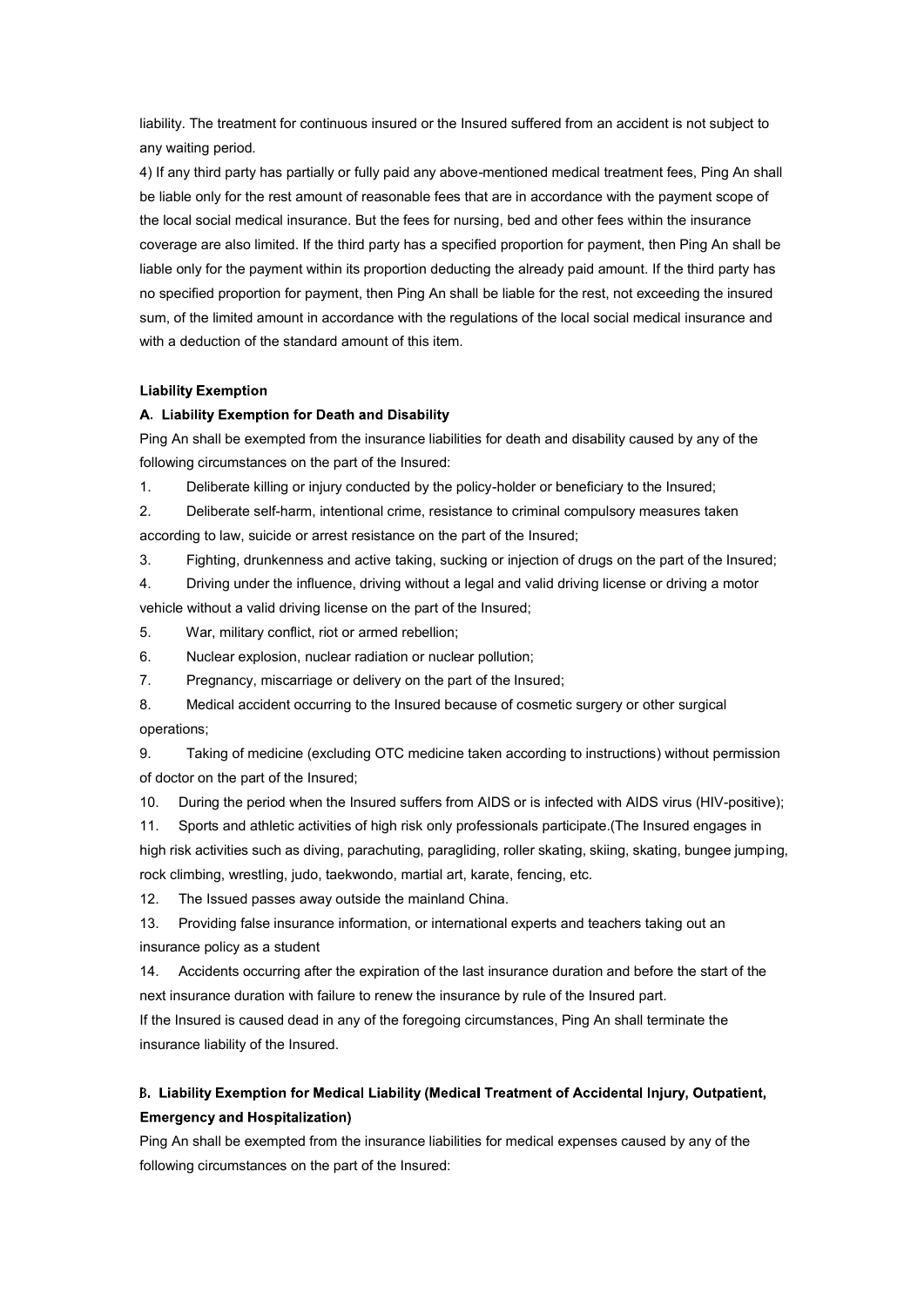1. Deliberate killing or injury conducted by the policy-holder or beneficiary to the Insured;

2. Deliberate self-harm, intentional crime or resistance to criminal compulsory measures taken according to law on the part of the Insured;

3. Fighting, drunkenness and active taking, sucking or injection of drugs on the part of the Insured;

4. Driving under the influence, driving without a legal and valid driving license or driving a motor vehicle without a valid driving license on the part of the Insured;

5. War, military conflict, riot or armed rebellion;

6. Nuclear explosion, nuclear radiation or nuclear pollution;

7. Congenital diseases, hereditary diseases, existing disease (disease or symptoms that already exist prior to the date of insurance);

8. AIDS or HIV infection, sexually transmitted diseases;

9. Pregnancy, miscarriage or delivery on the part of the Insured, infertility treatment, artificial insemination, prenatal and postnatal check, birth control, abortion and complications caused by above-mentioned causes;

10. Medical accident occurring to the Insured because of cosmetic surgery or other surgical operations;

11. Expenses of orthopaedics, diorthosis, face-lift or rehabilitation therapy received by the Insurer;

12. Health check (physical examination), *recuperating* healing, convalesce or special care

13. Taking, application or injection of medicine without the permission of doctor on the part of the Insurer;

14. Medical expenses incurred outside the Chinese mainland or in private hospitals of the Chinese mainland;

15. Charge of telephone, transportation, etc. on the part of the Insured;

16. Sports and athletic activities of high risk only professionals participate.(The Insured engages in

high risk activities such as diving, parachuting, paragliding, roller skating, skiing, skating, bungee jumping, rock climbing, wrestling, judo, taekwondo, martial art, karate, fencing, etc.

17. Providing false insurance information, or the international experts and teachers taking out an insurance policy as a student.

18. Experimental treatment and costs incurred for medical experiment purpose.

19. The insurant should turn to medical treatment in strict accordance with the hospital admissions standards. If not, the insurer does not reimburse the cost of hospitalization.

20. Fees incurred after the expiration of the last insurance duration and before the start of the next insurance duration with failure to renew the insurance by rule of the Insured part.

21. Fees incurred without reporting the case in advance or through the guidance channels of medical treatment under non-emergent circumstances

#### Dear customers:

If you want to learn about the services of settlement of claim of comprehensive insurance for people coming to China of Ping An Endowment Insurance Co., Ltd., please read this guide carefully.

#### (1) Procedures for insurance claims:

Standard procedures of insurance claims after occurrence of insurance accident: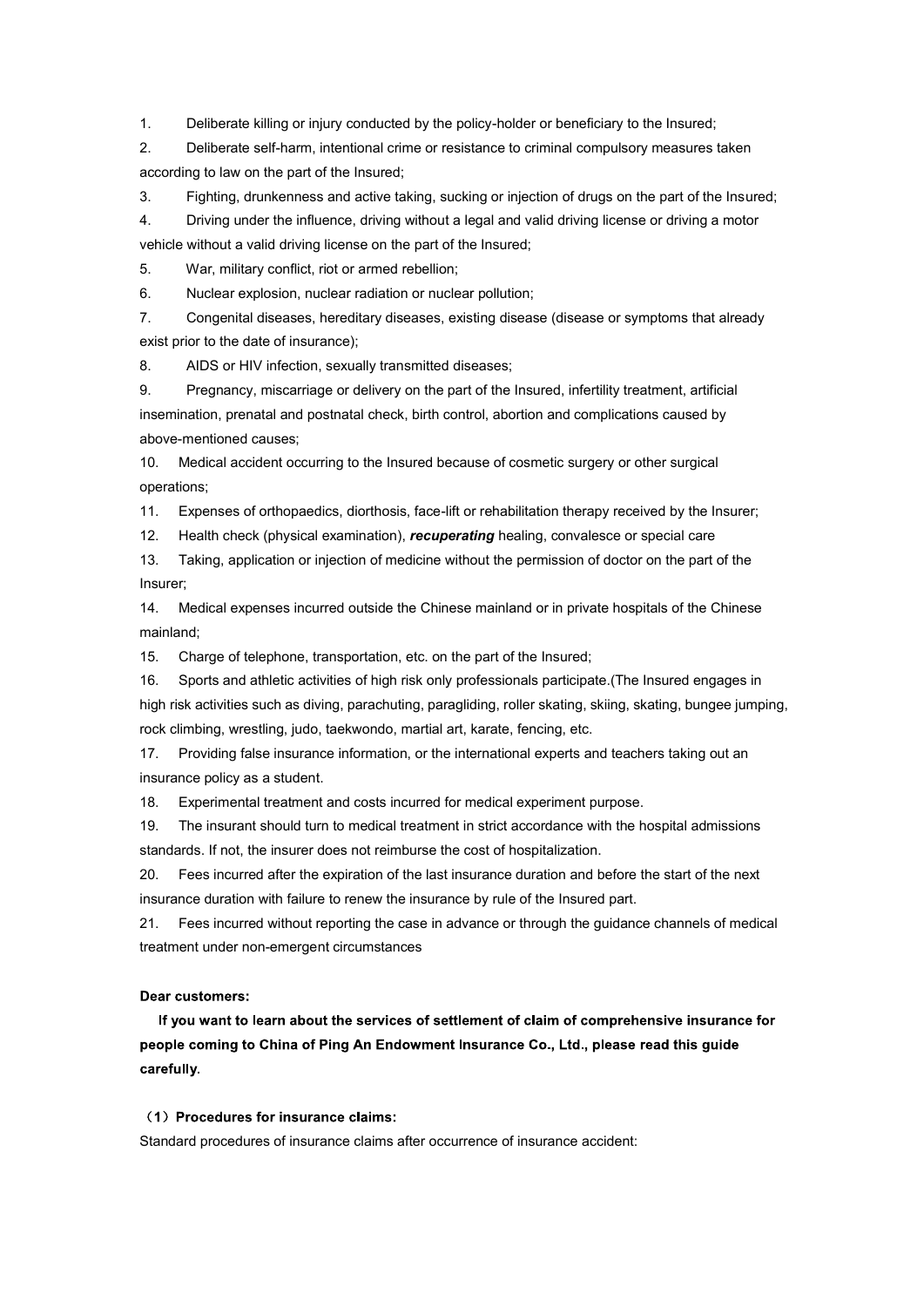1. Please call 4008105119 EXT 1 for medical consultation due to disease or accident. The rescue doctor will consult, diagnose, and provide medical guidance and precautions for insurance claim. After consulting diagnosis and outpatient treatment, if the doctor confirms that further hospitalization is required, the insured can apply for advanced payment of medical expense for hospitalization to the rescue company. After communication and confirmation of the rescue company and hospital, it will be decided whether the advanced payment procedures shall be started. If the insured is directly hospitalized without consulting, diagnosis and recording of doctor of the rescue company and outpatient treatment (including those whose conditions do not meet the requirements of hospitalization but require the outpatient doctor to agree with hospitalization), the rescue company will not be responsible for advanced payment of medical expense for hospitalization. If advanced payment for medical expenses is made without the above procedures, the insured will not be able to get compensation.

2. Major accident can be reported with the following contact information

Telephone number for claim consultation and reporting: 4008105119 EXT 1. You can call 010-67185217 in the areas without telephone number beginning with 400.

You cannot get compensated without reporting through the 400 call or following the standard procedures.

## (2) Document to be presented for settlement of claims:<br>1).One-year term life insurance

A Copy of passport and visa page of the Insured

B Disability certificate when the Insured is disabled (an evaluation report shall be issued by the assigned evaluation body)

C Death certificate of the Insured

D Certificate of relationship between the Insured and all the beneficiaries, and copy of identification proof of the beneficiaries

E Certificate of accident, in case of an accident (in case of traffic accident, the traffic unit should issue a liability confirmation of traffic accident)

F Copy of valid insurance certificate

#### 2). Medical treatment for accidental injuries

A Copy of passport and visa page of the Insured

B Course and certificate of accident (in case of traffic accident, the traffic unit should issue a liability confirmation of traffic accident)

C Original of receipt

D Medical record, detailed expenditure sheet and copy of examination report and laboratory test report of each respective treatment

F Copy of valid insurance certificate

#### 3). Medical treatment for outpatient and emergency

A Copy of passport and visa page of the Insured

B Original of receipt

C Medical record, detailed expenditure sheet and copy of examination report and laboratory test report of

each respective treatment

D Copy of valid insurance certificate